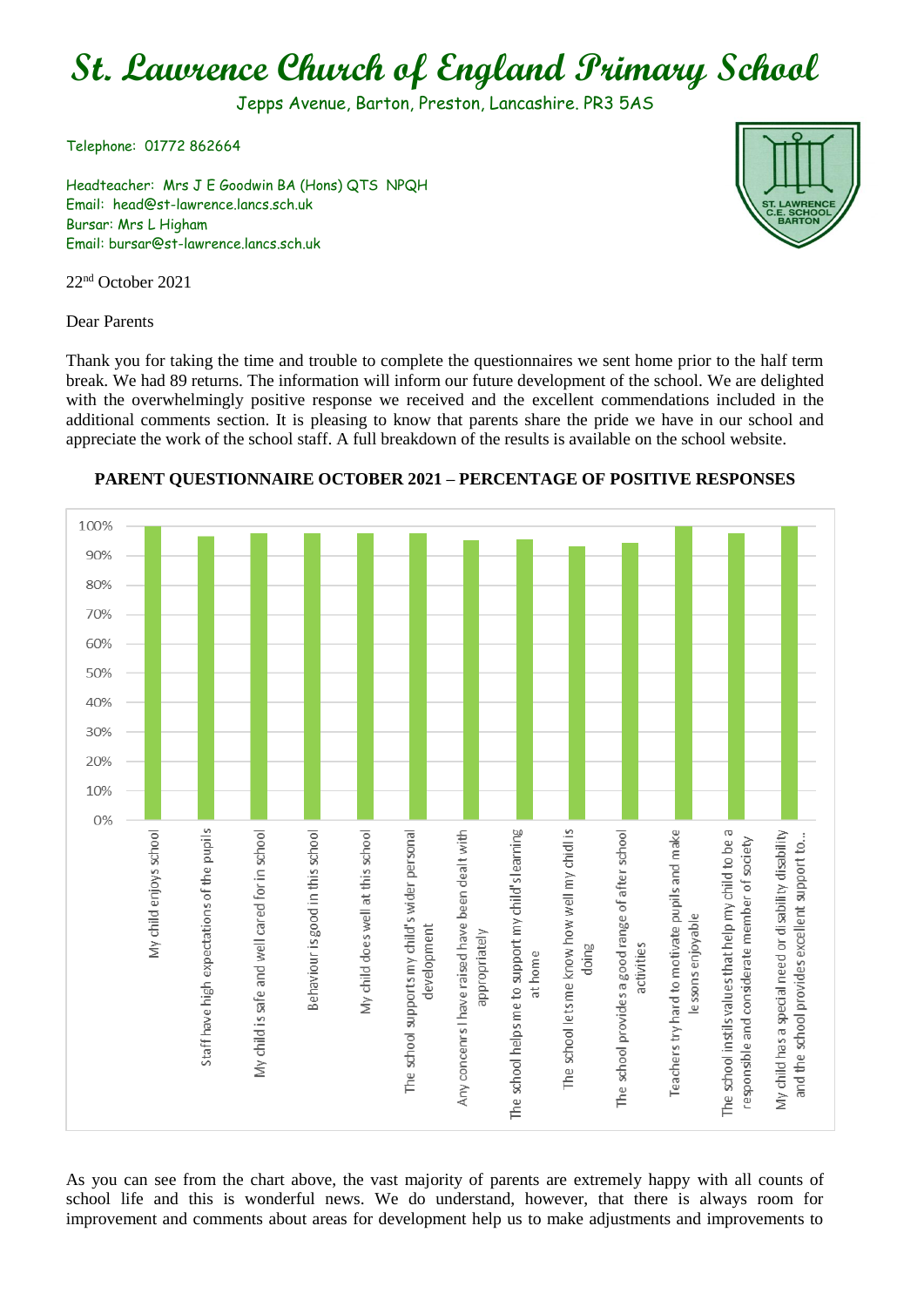the provision we offer. As the questionnaire was anonymous, we have not always been able to approach individuals for further information but we have made general enquiries amongst parents wherever a return has raised questions or concerns. This has been very incredibly helpful so thank you to those parents too.

#### **WHAT HAS THE QUESTIONNAIRE TOLD US AND WHAT HAVE WE DONE ABOUT IT?**

Three parents felt that teachers do not have high enough expectations of pupils and six parents said that the school didn't let them know how well their child is doing. This did concern us, as we pride ourselves on our high standards and our communication with parents. One parent had included additional information; "I would welcome more teacher parent feedback but recognise this was impacted last year through the pandemic". This may well be the case for the other "disagree" responses. During the past eighteen months or so, we have been reluctant to push pupils academic achievement too much as we are concerned about the impact that the pandemic has had on children's mental health and well-being and have concentrated our efforts on getting every child back on track rather than pushing for any accelerated progress. Under normal conditions, parents receive updates on their child's attainment every half term. This equates to three parents evenings per year and three written reports per year (Christmas, Easter and Summer). Parents of children with special needs have additional meetings. If ever you are concerned about your child's progress between these reports or meetings, we are always happy to provide information on an individual basis, either face to face or over the phone. Hopefully, as the year progresses and things begin to return to normal improvements will be seen in this area.

Five parents feel that we could offer a wider range of extra-curricular activities with some pointing out that the activities on offer are all chargeable. We have taken this feedback on board and have included some free of charge activities this term. One parent asked for some before school activities and we have included tennis and basketball to take place before school to judge the popularity of this option. We do also have some lunchtime options available for those who have other commitments after school.

Four parents felt that the school does not do enough to support their child's learning at home. From discussion with parents and from feedback we received during home learning, we organised some parent maths sessions to help parents to support their child's maths homework. We also held a phonics session. These were held on Zoom and were very well attended with positive feedback. We aim to implement sessions for other subjects later in the year.

Sixty-one parents are happy with the outcome of a concern they had raised, 37 of them strongly so. We are pleased to see that parents feel able to approach the school with a concern and continue to urge anyone with any queries or concerns to get in touch. We will always do our very best to ensure your child has a very positive and happy primary school experience.

#### **ADDITIONAL COMMENTS**

Comments included in the additional comments section were overwhelmingly positive (and very much appreciated!):

- We find this to be a wonderful school in all ways. We have never had any problems at all but if we did we know it would be dealt with. [Our daughter] is very happy at school and really enjoys her time there.
- Fantastic school, well run, caring and nurturing. Couldn't ask for a better school for my child.
- I think the help and support you offered our daughter has been wonderful, she is gaining confidence and really enjoys the extra things the school offers such as the fire department coming or a visit from the jolly postman
- We are extremely happy with school. Our children are happy and the staff are all fantastic. Thank you.
- Brilliant. Couldn't be happier
- The children are so happy at Barton St Lawrence. All the children get along together throughout the year groups. I feel this is a reflection on the caring, nurturing, inclusive leadership that runs throughout the school environment.
- My child is happy at school and feels valued. The staff are always friendly and approachable.
- We are happy with how welcome everyone makes us feel at the school.
- Love the school, friendly, welcoming and supportive.
- The school offers a lovely school community, with brilliant teachers and excellent leadership and support staff.

Responses about the way the school handled the pandemic were also positive: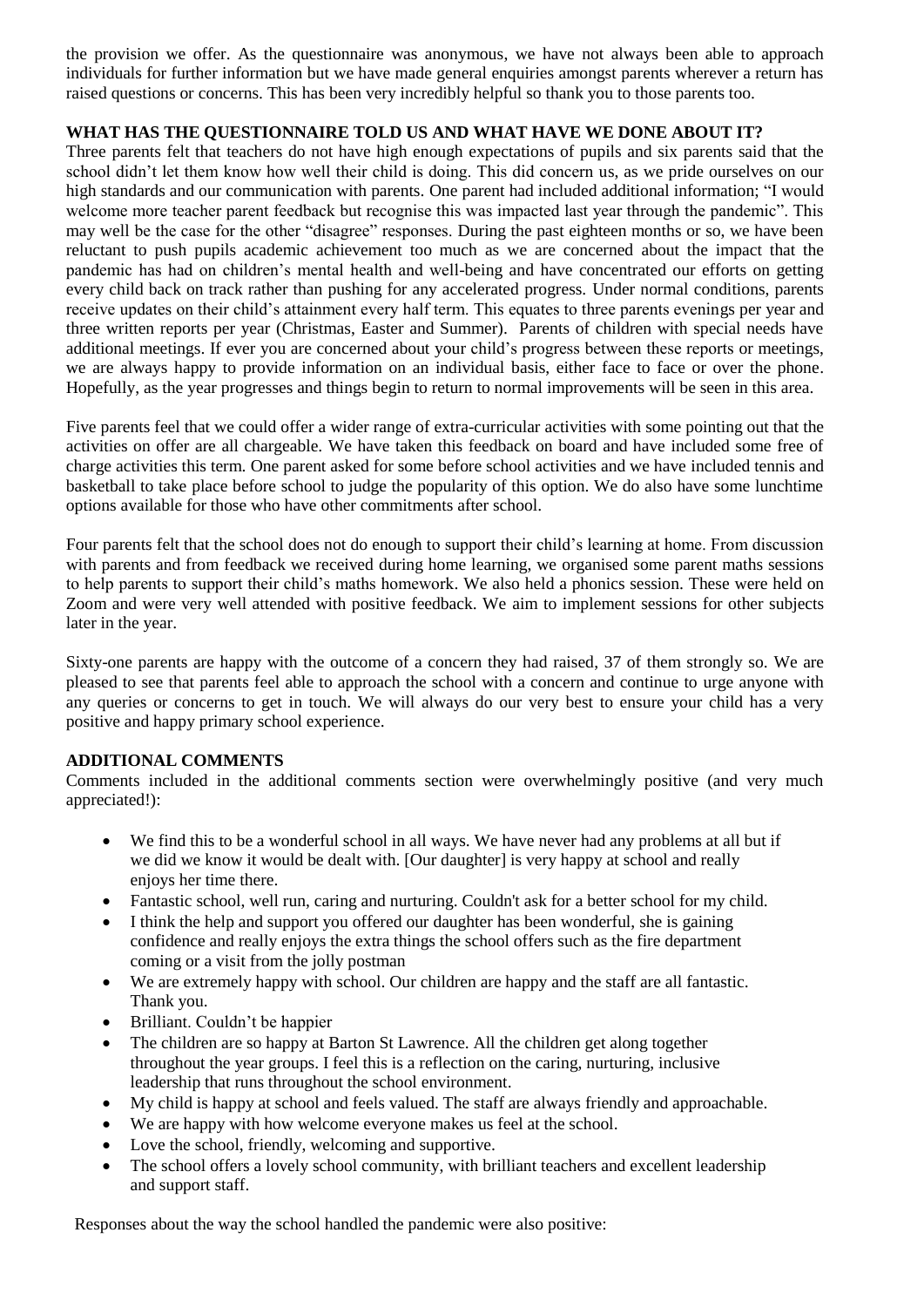- Excellent support and daily structure.
- The school handled the pandemic very well. I spoke to a lot of friends and family who were complaining that they were not receiving any work or communication from their school regarding home schooling. It was excellent having the two zoom lessons a day and the home challenges.
- Drop off and pick up is good as not exceptionally busy.
- The school has handled the pandemic in a thorough and well thought out way that has ensured the children 's health and safety has always been top priority
- The school has dealt with the pandemic exceptionally and the teachers and staff should all be very proud . It will take a while for the children to get used to their now expected maturity and academic levels as obviously missed some important growing time but I'm sure they will handle that well
- Very well organised with PPE, bubbles, cleaning etc. All risk assessments in place and updated regularly.
- Wonderful the lockdown school was well organised, the children were well cared for and a positive attitude was kept throughout. It was nice not having to worry whilst working that she was ok
- School has handled and delivered lessons very well , couldn't be more proud and content with my child being at this school.
- Handled exceptionally well
- Brilliant! Couldn't have asked for more! The school reacted well with a quick response to the provision of zoom lessons.
- Amazingly well the support to home learning was fantastic. Teachers are always approachable
- We were very happy with the schoolwork sent home during the pandemic and also the pragmatic approach of the teachers to allow for as much or as little involvement on zoom as needed - which was appreciated when trying to balance other children and work. The recent maths zoom was very useful and we'd be keen to know if we could support more with home learning - even if just through a brief summary of topics covered each week etc so we could corroborate learning as needed
- Excellent!
- I have no concerns with the way the school have handled the pandemic, my children and myself included have always been made to feel safe and reassured. Thank you all, I have high regard for all the teachers and helpers at Barton St Lawrence and my children are extremely happy there
- Fantastic. My child even had one to one zoom lessons for his IEP.
- We were happy with the way school handled pandemic. Clear to see Covid measures in place. We were happy with the home learning arrangements, and felt that there was a lot of work and planning that had gone into this to ensure that the children were still receiving a good level of learning.
- The school were amazing with our key worker children from day 1. They offered reassurance that our children would be well cared for whilst continuing to offer education. We have nothing but praise and appreciation for the teachers who guided key worker children through the early days. I think the school should be proud of the way they handled everything especially the senior management who as always were fantastic. Thank you.
- I've been impressed with how school have handled the pandemic. Sensible and safe but also pragmatic.
- I feel that school handled the pandemic extremely well. Communication was excellent and the amount of work set was suitable to keep my child engaged in learning. The tasks set were varied and interactive and the whole class zooms were a welcomed part of the day for wellbeing. I was impressed with the decisions and precautions taken in order to keep the children safe.
- The school has handled the pandemic in a professional and calm manner. Continuity of the children's education was of paramount importance and lessons, whether online or in school, were delivered to the usual high standards.
- I was very proud of the way the school handled zoom lessons etc compared to what was happening in other schools. This school always goes above and beyond. They are amazing!!
- School has done an amazing job throughout the pandemic. We've been able to contact various teachers and have always had a great response back. Everyone at school has worked so hard to